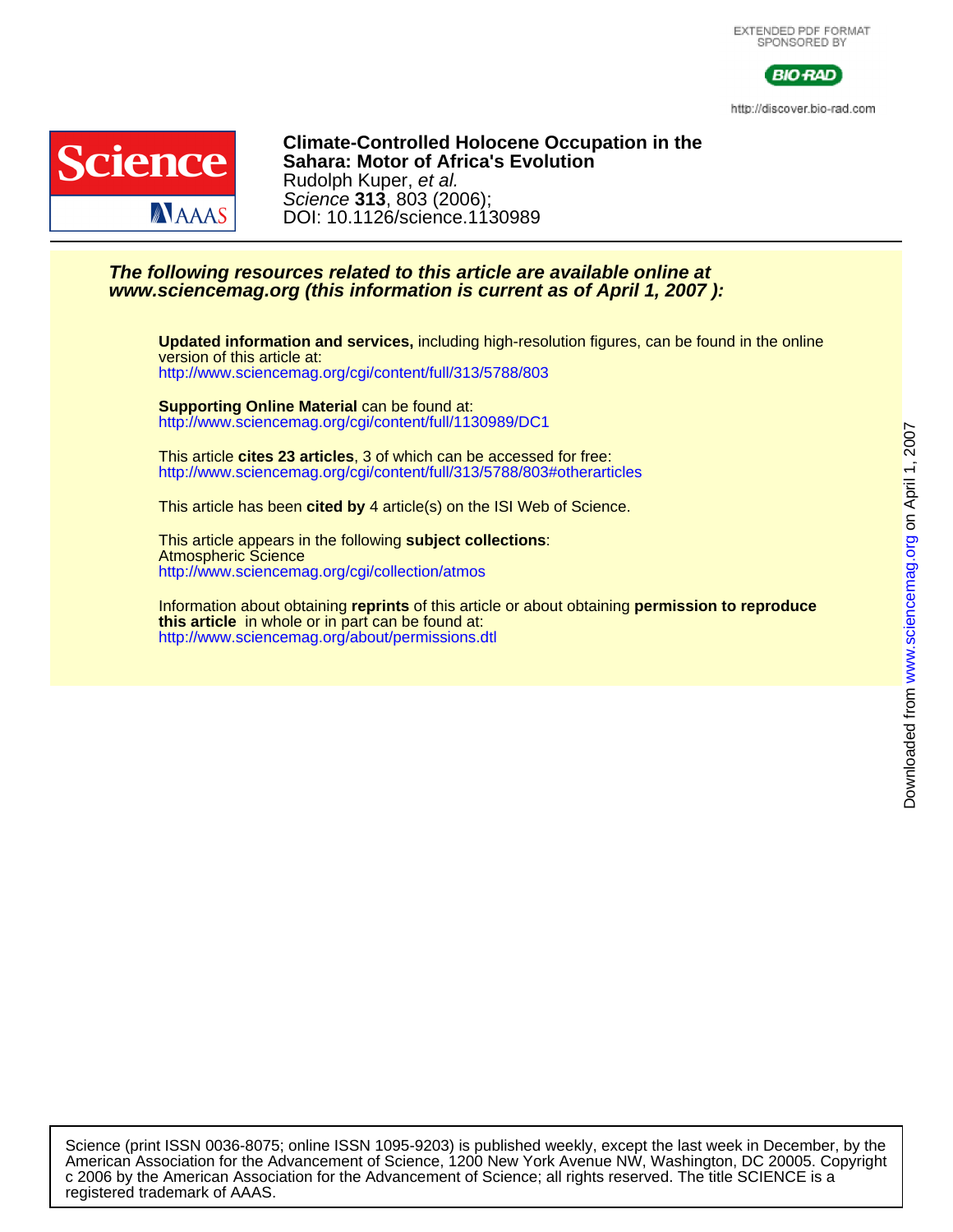# Climate-Controlled Holocene Occupation in the Sahara: Motor of Africa's Evolution

Rudolph Kuper and Stefan Kröpelin\*

Radiocarbon data from 150 archaeological excavations in the now hyper-arid Eastern Sahara of Egypt, Sudan, Libya, and Chad reveal close links between climatic variations and prehistoric occupation during the past 12,000 years. Synoptic multiple-indicator views for major time slices demonstrate the transition from initial settlement after the sudden onset of humid conditions at 8500 B.C.E. to the exodus resulting from gradual desiccation since 5300 B.C.E. Southward shifting of the desert margin helped trigger the emergence of pharaonic civilization along the Nile, influenced the spread of pastoralism throughout the continent, and affects sub-Saharan Africa to the present day.

**EXECUTE:** The past decade, it has become increasingly clear that climate signals extracted from polar ice caps and ocean floor sediments cannot be directly translated into increasingly clear that climate signals floor sediments cannot be directly translated into climate and environmental fluctuations on tropical and subtropical continental regions habitable by humans. Contrary to the concept of the Holocene as a climatically stable period  $(I)$ , all geological and archaeological evidence from the hypercontinental Eastern Sahara indicates marked climatic and environmental changes over the past 12,000 years that often do not reflect climate anomalies recorded in high-latitude archives (2). The Eastern Sahara covers  $>2,000,000$  km<sup>2</sup> and includes the Western Desert of Egypt, Northwest Sudan, and the adjacent parts of Libya and Chad, which together are about the size of western Europe. Today, it is the largest hyper-arid warm desert on Earth, with virtually no rainfall  $(\leq 2$  mm/year) in its center and maximum precipitation of 30 mm/year at its peripheries against potential evaporation rates of up to  $>6000$  mm/year (3).

As a consequence of the extreme aridity and scarceness of wells, the Eastern Sahara—outside the Nile valley and groundwater-supported oases in the Egyptian "New Valley," Fayum, and Siwa—has been completely void of permanent human settlement in recent millennia. For this reason, it is a unique natural laboratory for the reconstruction of the links between changing climate and environments, and human occupation and adaptation, with prehistoric humans as sensitive indicators of past climate and living conditions. Their mere presence there, documented in countless archaeological remains and occupation sites, or their absence, serves as unfailing evidence for shifting climatic zones, as well as the

development of Neolithic achievements, interregional contacts, and innovative strategies that have modeled the sociocultural evolution on the African continent to the present day.

Understanding the spatial and temporal variations of past rainfall requires integration of geological, archaeological, archaeobotanical, and archaeozoological field data into regional chronologies at several time slices and distinct latitudinal zones. A vast region, stretching 1800 km from latitudes  $15^{\circ}$ N to  $31^{\circ}$ N and  $1300$  km between longitudes  $22^{\circ}E$  and  $34^{\circ}E$ , can hardly be treated as a single entity. Such a multi-indicator and supraregional approach prevents overstressing of local stratigraphies that may not necessarily reflect conditions in the same geographical latitude (4) and avoids the ambiguity of condensing geological and biological evidence from several millennia into a single age loosely defined as "Holocene optimum"  $(5, 6)$ .

Onset of humid conditions. During the Alleröd interstadial (about 11,900 to 10,800 B.C.E.), when Northwest Europe witnessed temporarily waning ice sheets, and the following Younger Dryas, the final cold phase of the Pleistocene, the Eastern Sahara was still void of any aquatic environments and as hyper-arid as it was during the Last Glacial Maximum at 20,000 B.C.E. The first signal of a changing climate occurred in the early Preboreal with the establishment of postglacial conditions in the mid-latitudes, supported by evidence of a sudden appearance of carbonate lake formations in the Sudanese Sahara and of siliceous mud deposits in the Egyptian Sahara.

Radiocarbon dates of the base levels of these paleolakes and playa-type rain pools reveal the almost contemporaneous onset of pluvial conditions between latitudes  $16^{\circ}$ N and  $24^{\circ}$ N at about 8500 B.C.E., indicating an abrupt northward shift of the tropical rainfall belts over as much as 800 km within just several generations (7, 8). This decisive climate change can be attributed to

tropical summer rains owing to a major extension of the paleomonsoon system, whereas the contribution of Mediterranean winter rain systems north of 24°N remains vague. As a result, notably improved environmental conditions spread over the entire Eastern Sahara (7–15), with semihumid climates in its southern part and semi-arid conditions in its center.

Time transgressive drying of the Eastern Sahara. The chronology of radiocarbon dates from early and mid-Holocene occupation sites along a north-south transect through the Eastern Sahara provides a spatial and temporal synthesis of the directional trend in shifting human populations (Fig. 1 and fig. S1). It was compiled from almost 500 radiometric results from about 150 excavations at non-oasis sites, supplemented by condensed chronologies for Nabta and Kiseiba (4), the Egyptian oases  $(16, 17)$ , and the Nile valley (18). The general array of radiocarbon dates, with older dates in the north and the bulk of younger dates in the south, clearly indicates (i) a movement of prehistoric populations toward the presentday Sahelian zone; (ii) a dearth of early Holocene data from the Nile valley at a time when human presence in the Eastern Sahara is well documented; and (iii) a sharp break of settlement in the Egyptian Sahara at about 5300 B.C.E. (except for some ecologically favored refuges such as the Gilf Kebir Plateau), the time when Neolithic and predynastic farming communities began flourishing in the Nile valley.

Phases of human occupation. Cumulative curves of the archaeological chronological data (Fig. 2) indicate four distinct occupation phases: (i) the Reoccupation phase (8500 to 7000 B.C.E.), starting with surprisingly early settlement in the Egyptian Sahara; (ii) the subsequent Formation phase (7000 to 5300 B.C.E.), ending abruptly in all areas without permanent water; (iii) the Regionalization phase (5300 to 3500 B.C.E.), featuring retreat to highland refuges with continuing rains and temporary lakes; and (iv) the Marginalization phase (3500 to 1500 B.C.E.), with only transient human activities in the Egyptian Sahara and prehistoric occupation restricted to Northern Sudan.

Here, we discuss these major occupation phases in the context of their assumed environmental settings. We provide the climatic background in synoptic zones, limited by best estimate isohyets (lines of equal annual precipitation) on the basis of geological, archaeozoological, and archaeobotanical data (7, 9–12, 19). Correlation between the proposed pluviometric pattern and the archaeological evidence produces a coherent scenario for environmental, sociocultural, and economic change in the Eastern Sahara since the terminal Pleistocene.

At that time, the Saharan desert extended about 400 km farther south than it does today, covering more than one-third of the African continent (Fig. 3A and fig. S2A). Prehistoric sites along the Nile are overrepresented at Lake Nubia (because of the archaeological rescue missions related to the

Collaborative Research Center 389 (ACACIA), University of Cologne, Institute of Prehistoric Archaeology, Africa Research Unit, Jennerstraße 8, 50823 Köln, Germany.

<sup>\*</sup>To whom correspondence should be addressed. E-mail: s.kroe@uni-koeln.de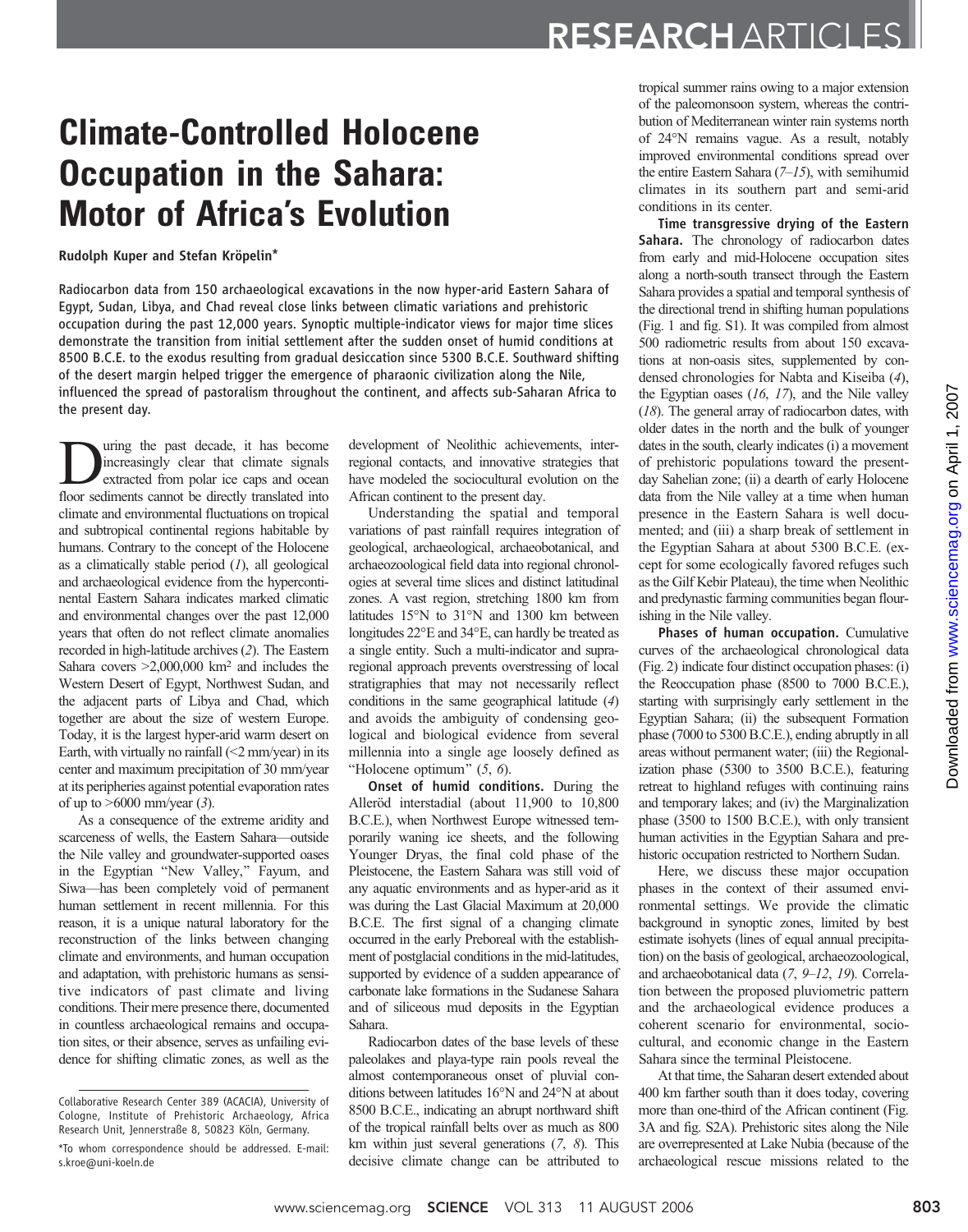

RESEARCH ARTICLES

RESEARCH ARTICLES

Fig. 1. Radiocarbon dates from early and mid-Holocene occupation sites in the Eastern Sahara. The graph is arranged from north to south and based on almost 500 radiometric results from our excavations of non-oasis prehistoric sites, with condensed chronologies for the Egyptian sites of Jebel Nabta and Bir Kiseiba  $(4)$ , and the Egyptian and Sudanese Nile valley and oases  $(16-18)$ . The data show the clear trend of southward shifting occupation driven by the retreat of monsoon rainfall, and the contrasting economies in the Nile valley and the Sahara. Green shading marks humid conditions; symbols of domesticated cattle demonstrate the spread of pastoralism. See fig. S2 for details and site locations. Years B.P., years before present; Dyn., dynasty.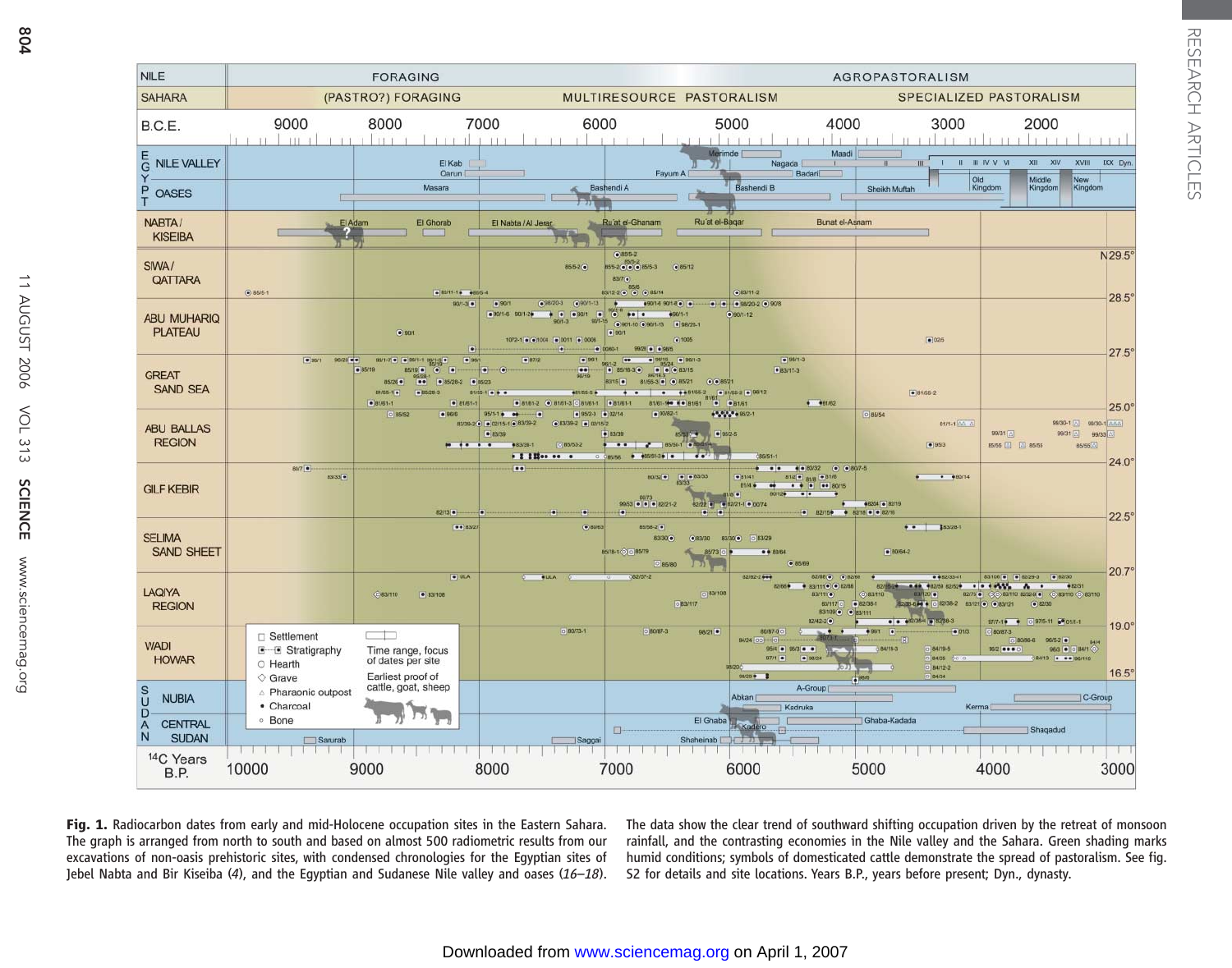Aswan high dam) but contrast clearly with the complete lack of evidence from the desert. During the terminal Pleistocene ''Wild Nile'' stage at about 12,000 B.C.E (20), living conditions along the river became harsh and caused conflicts for land and food, as indicated, for example, by the late Paleolithic Nubian cemetery of Jebel Sahaba, in which many of the buried individuals died a violent death (21).

Early Holocene reoccupation (8500 to 7000 B.C.E.). With the rapid arrival of monsoon rains at 8500 B.C.E., savannah-like environments turned the Eastern Sahara into a habitable region, and prehistoric humans soon settled there (Fig. 3B and fig. S2B). Groups from the south, already adapted to savannah ecology, extended their traditional way of life following the northward shifting rains, whereas Nile dwellers may have left the inhospitable valley. The epipaleolithic tool kit, as well as archaeozoological evidence from Nabta and Kiseiba, defines them as hunter-gatherers, possibly already practicing some animal husbandry (4). While this pastro-foraging economy needs further confirmation, ''wavy line'' decorated pottery—the first ceramics in the Old World—is a key African achievement of the ninth millennium B.C.E. (22).

Epipaleolithic camp sites in the Regenfeld area dated to 8000 to 7000 B.C.E. demonstrate quick migration of populations over several hundreds of kilometers into the central Great Sand Sea, where they encountered satisfactory living conditions in what is today the Libyan Desert's most barren part (23). Rains had turned the late Pleistocene dunes into pasture that provided wild grains for the hunter-gatherers and browsing for their game. Most notable is the almost complete lack of settlements in the Egyptian Nile valley, with the exception of El Kab (24). The dearth of archaeological sites along the Nile and in the Wadi Howar region reflects conditions too marshy and hazardous for settlement. During the early Holocene humid optimum, hunters and gatherers obviously preferred the less wooded grassland farther north to the regularly flooded and densely wooded environments of the southern Sahara.

Mid-Holocene formation (7000 to 5300 B.C.E.). After 7000 B.C.E., human settlement became well established throughout the Eastern Sahara by way of economical and technological adaptations to regionally different ecological requirements (25) (Fig. 3C and fig. S2C). On the Egyptian Abu Muhariq Plateau, bifacial technology obviously rooted in the Levant caused a



Fig. 2. Major stages of early and mid-Holocene occupation in the Eastern Sahara based on the cumulative curves of calibrated radiocarbon dates from 150 archaeological excavations. Regions are arranged from north to south. The Reoccupation phase (8500 to 7000 B.C.E.) is characterized by early settlements in the northern regions at the beginning of the Holocene humid optimum. Major occupation continues during the Formation phase (7000 to 5300 B.C.E.) until the onset of arid conditions in the Egyptian Sahara. The Regionalization phase (5300 to 3500 B.C.E.) is characterized by the retreat of populations to ecological refuges such as the Gilf Kebir plateau, seasonal or episodic transhumance, and a marked migration into the Sudanese Sahara. During the Marginalization phase (3500 to 1500 B.C.E.), Southwest Egypt receives only passing visits while prehistoric occupation in Northern Sudan persists until the end of humid conditions at 1500 B.C.E.

complete change in the lithic tool kit that can be traced into the later predynastic cultures of the Nile valley (26). Impression-decorated pottery of Sudan tradition, on the other hand, is represented as far north as the Egyptian oases and the Great Sand Sea (27). The most important achievement of this phase is the introduction of domestic livestock. Sheep and goats, for which an early record also exists in Egypt's Eastern Desert (28), must have been introduced from their wild progenitors in western Asia (29), whereas cattle appear to have been domesticated locally. Livestock keeping, well documented at Nabta Playa (4), for example, became an essential component of a multi-resource pastoral economy that marks the beginning of African pastoral societies. Depending on local factors, their economic base differed substantially. In the western Abu Ballas area (Mudpans site 85/56), for example, rich faunal material from about 6400 B.C.E. did not reveal any evidence of domestic livestock (30), whereas in the eastern part (Eastpans site 96/2) cattle are well documented, together with a new type of undecorated late Neolithic pottery (25).

The radiocarbon dates do not indicate any rupture in regional climatic development between 7000 and 5300 B.C.E. The disparity in ceramics and lithic artifacts at Djara and Mudpans at 6000 B.C.E. suggests a break between two phases ("A" and "B"), which coincides with the arrival of sheep and goats (26). Some cultural changes may consequently have occurred beyond climate control.

According to the deficiency of occupation sites, regular monsoonal rains have ceased to reach the Egyptian Sahara not later than 5300 B.C.E. At Djara and on the Abu Muhariq Plateau there is a substantial decline in radiocarbon dates (25). Another abrupt end of occupation is observed in the central Great Sand Sea, whereas the few younger dates from Abu Minqar may be linked to local springs and transhumance from the oases depression (27). A comparable pattern of seminomadic occupation underlies the evidence for cattle at Eastpans 96/2, when living conditions in the more distant parts of the Abu Ballas region had already deteriorated.With the end of the Formation phase at 5300 B.C.E., multi-resource pastoralism appears to have become the vital human subsistence strategy in the Egyptian Sahara while at the same time the first farming communities developed in the Fayum.

Mid-Holocene regionalization (5300 to 3500 B.C.E.). The retreat from desiccating regions into ecological niches such as the Gilf Kebir and the beginning exodus to the Sudanese plains, where rainfall and surface water were still sufficient (Fig. 3D and fig. S2D), fostered more regionally diverse sociocultural adaptations. The few dates from the western fringes of the Great Sand Sea, the Abu Ballas area, and the Abu Muhariq Plateau reflect only sporadic occupation, whereas the eastern Abu Minqar and Abu Ballas areas lie within the range of transhumance from the Farafra and Dakhla oases. Certain ceramic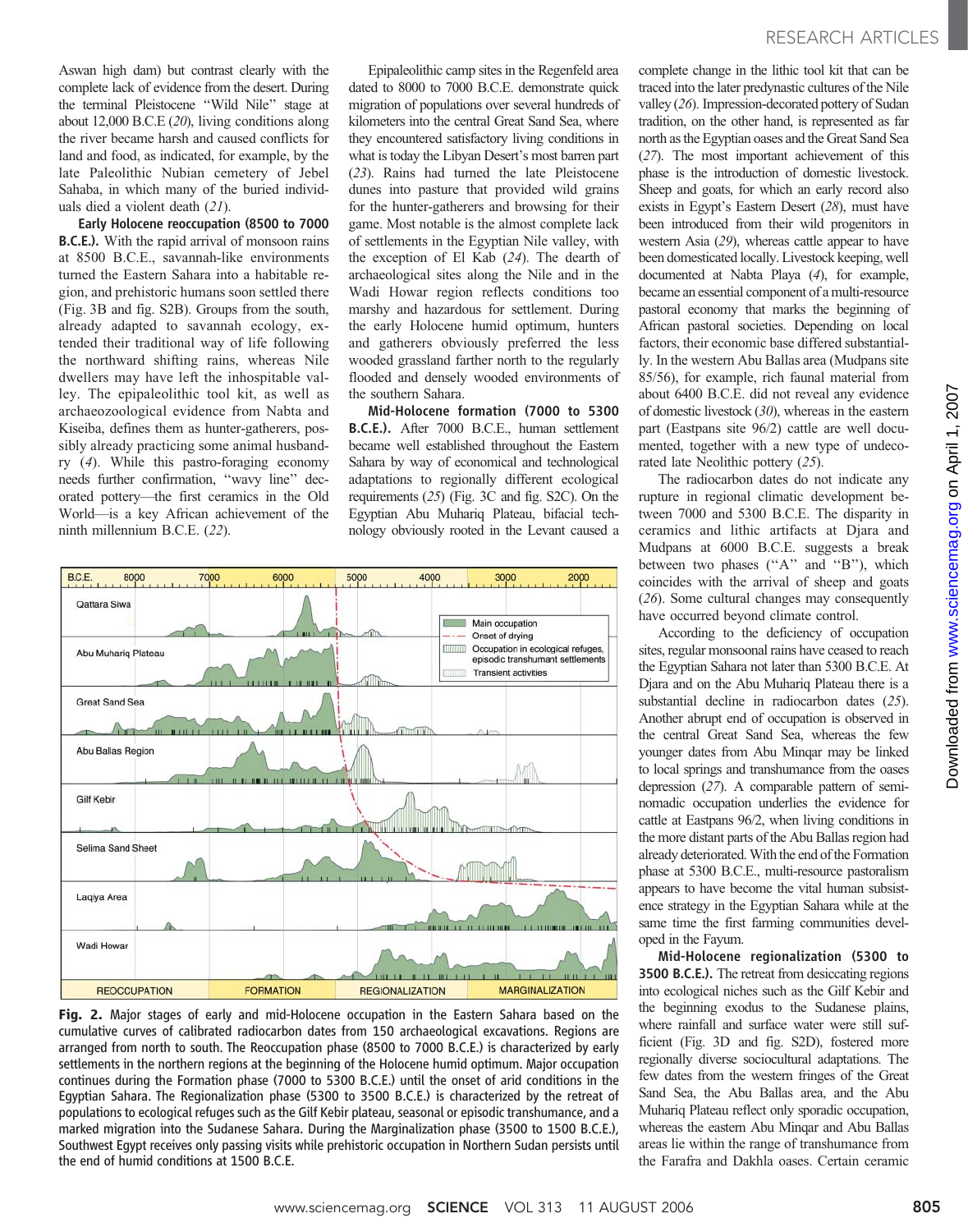traditions that originated in the Gilf Kebir later occurred in the Laqiya region of Northern Sudan (27), where progressive southward movement is reflected, for example, by the distribution of distinct grinding implements (30). The previously ubiquitous ''wavy line'' pottery is replaced by more local pottery styles. Of particular importance is the rise of specialized cattle pastoralism (4, 31), which later became a basic way of life throughout sub-Saharan Africa. This Saharan path to a productive economy was a specific African variant of a crucial change in human evolution, contrasting with the traditional Near East model of Neolithization. In place of the transition from nomadic hunter-gatherers to sedentary, potteryproducing farmers and livestock keepers, evidence suggests that largely sedentary and potteryproducing hunters, fishers, and gatherers became nomadic cattle herders. Cereal farming does not seem to have been a constituent of this Saharan ''Neolithic revolution,'' given that the mid-Holocene savannah still provided sufficient wild-growing grains, fruits, and tubers.

Paradoxically, in certain landscapes the decreasing trend in annual precipitation may have been associated with an increase in the vegetation cover because of a change in seasonality. Geoarchaeological evidence from the Gilf Kebir suggests that the intense daytime summer monsoon rains of the early Holocene pluvial resulted in less grass growth than the quantitatively lesser winter rains of the terminal humid phase, which presumably fell at night (32). These favorable

circumstances may have maintained the rich culture of cattle keepers depicted in the rock art of the Jebel Ouenat and Gilf Kebir.

The large-scale exodus from the Egyptian Sahara coincides with the rise of sedentary life along the Nile. The first Neolithic communities in Fayum and Merimde, starting around 5000 B.C.E. with already fully developed cultivation of wheat and barley, are clearly rooted in Near East traditions. At the same time, essential social and cognitive aspects can be traced back to Saharan cattle herders and their spiritual heritage. Neolithic settlements of the Badari culture in the Nile valley recall African livestock enclosures and suggest a rather mobile existence (33). The practice of cattle burials is a presumably religious custom that has been recorded in the Egyptian Sahara from the fifth millennium B.C.E. (4). Saharan traditions of cattle pastoralism have thus become an essential component of Neolithic life in the Nile valley.

Late Holocene marginalization (3500 to 1500 B.C.E.). After 3500 B.C.E., rains ceased even in ecological niches such as the Gilf Kebir, and permanent occupation was restricted to southern areas such as Laqiya (34) and Wadi Howar in Northern Sudan (fig. S2E). For the pharaonic empire, well established after 3000 B.C.E., the Western Desert obviously played a marginal role. Generally considered a ''country of evil and death,'' it was thought to bar the Egyptian Nile valley from the Sudanese Sahara, where cattle herders still practiced their Neolithic lifestyle. Sporadic finds of Egyptian pottery near Laqiya

(27) support rare historical reports about desert journeys during the sixth Dynasty that were considered as daring advances into the unknown.

Recent discoveries, however, shed new light on pharaonic activities in the Egyptian Sahara. Besides an elaborate desert station of King Khufu, the builder of the great pyramid, 30 outposts between Dakhla and the Gilf Kebir indicate the first trans-Saharan trail into the interior continent (35–37). At first related to Ain Azil, Ancient Egypt's westernmost town in Dakhla (38), and then throughout dynastic times, these desert stations indicate watch-posts concerned with prospecting or trading, or the prevention of smuggling, of African goods to the Nile valley. Because the camel was introduced to Africa only during the first millennium B.C.E., any longdistance travel through waterless desert had to rely on donkeys. Their water needs required extraordinary logistical skills and geographical knowledge—an example of how early societies coped with the challenges of hyper-arid environments.

Conclusions. Whereas earlier studies have dealt with the response of discrete cultures to climate changes in distant regions during different periods (39, 40), we present here a consistent model of how past climate changes, over a coherent region of subcontinental scale, have affected human societies throughout the Holocene. Contrary to inferences from offshore marine sediment records and numeric modeling  $(41, 42)$ , the only supraregional climate signal in the geological and archaeological archives of the



Fig. 3. Climate-controlled occupation in the Eastern Sahara during the main phases of the Holocene. Red dots indicate major occupation areas; white dots indicate isolated settlements in ecological refuges and episodic transhumance. Rainfall zones are delimited by best estimate isohyets on the basis of geological, archaeozoological, and archaeobotanical data. (A) During the Last Glacial Maximum and the terminal Pleistocene (20,000 to 8500 B.C.E.), the Saharan desert was void of any settlement outside of the Nile valley and extended about 400 km farther south than it does today. (B) With the abrupt arrival of monsoon rains at 8500 B.C.E., the hyper-arid desert was replaced by savannah-like environments and swiftly inhabited by prehistoric settlers.

During the early Holocene humid optimum, the southern Sahara and the Nile valley apparently were too moist and hazardous for appreciable human occupation. (C) After 7000 B.C.E., human settlement became well established all over the Eastern Sahara, fostering the development of cattle pastoralism. (D) Retreating monsoonal rains caused the onset of desiccation of the Egyptian Sahara at 5300 B.C.E. Prehistoric populations were forced to the Nile valley or ecological refuges and forced to exodus into the Sudanese Sahara where rainfall and surface water were still sufficient. The return of full desert conditions all over Egypt at about 3500 B.C.E. coincided with the initial stages of pharaonic civilization in the Nile valley.